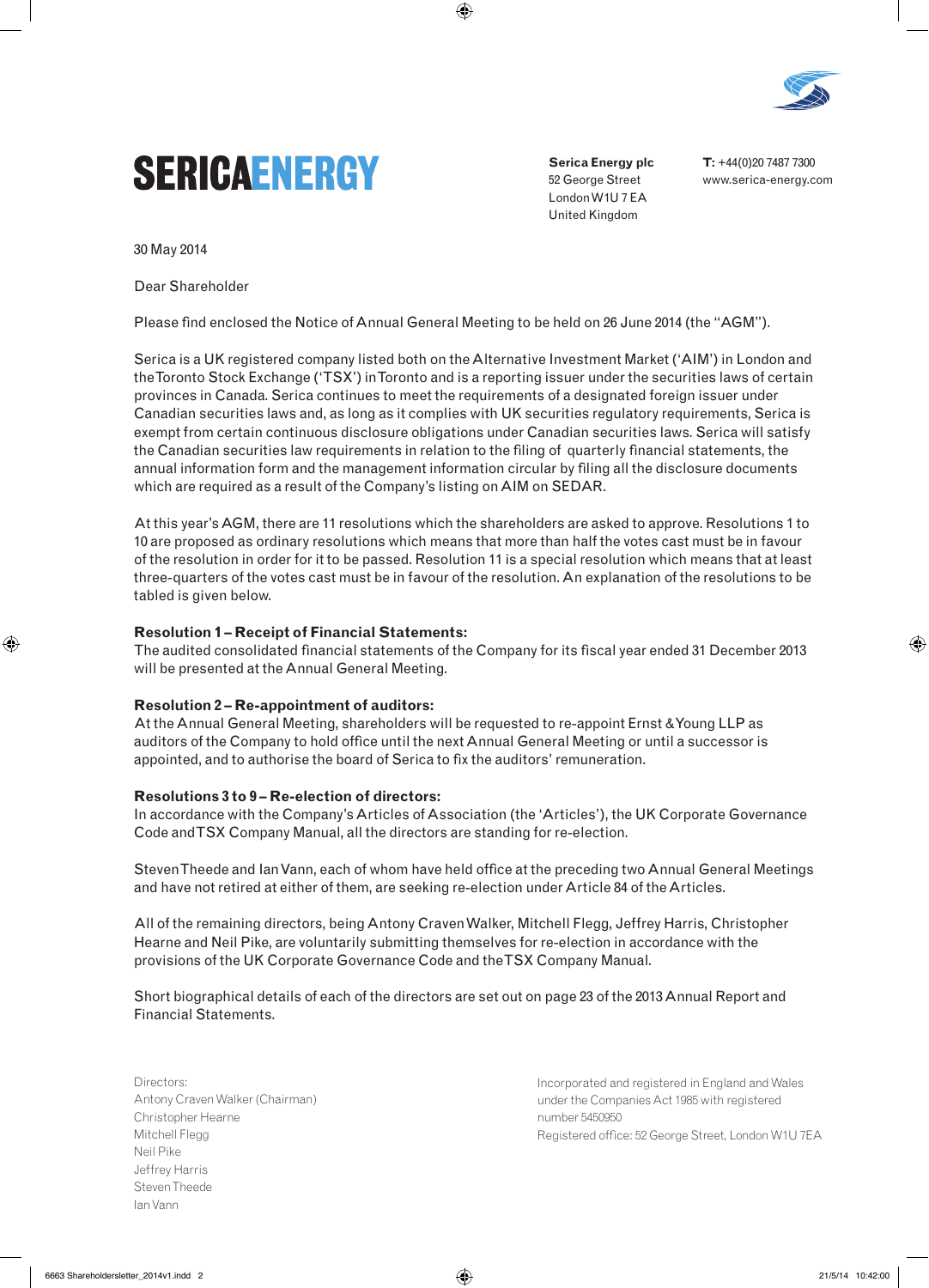The Board has not adopted a majority voting policy in respect of the election and re-election of directors as recommended by the TSX which would require any director who received more 'withhold' than 'for' votes to tender their resignation and which resignation the Board would generally accept. In the UK shareholders can elect to vote both for and against the election or re-election of a director whereas in Canada shareholders can only vote in favour or withhold their vote on this matter. On that basis, the Board of Serica therefore considers that a majority voting policy is not necessary for Serica which is not required to comply with Canadian securities laws in respect of proxy voting and will be following UK voting procedures.

 $\textcircled{\scriptsize{+}}$ 

### **Resolution 10 – Allotment of share capital:**

This ordinary resolution deals with the renewal of the directors' authority to allot new Ordinary Shares during the course of the year in order to facilitate the business of the Company and renews the equivalent authority granted at last year's Annual General Meeting which expires at the end of this Annual General Meeting.

Since 2009, the Company has followed the guidelines of the Association of British Insurers ("the ABI"), a body which represents the interests of UK institutional shareholders, which state that ABI members will accept resolutions seeking authority to allot shares representing up to two-thirds of the Company's issued share capital plus the amount required in order to satisfy outstanding share options. The guidelines provide that the extra routine authority, namely the authority to allot shares representing the additional one-third of the Company's issued share capital, can only be used to allot shares pursuant to a fully pre-emptive rights issue. It is proposed that the Company continue to operate in line with these guidelines and, accordingly, Resolution 10 proposes that directors be granted authority to allot shares in the capital of the Company up to a maximum nominal amount of US\$17,836,648.60 representing the guideline limit of two-thirds of the Company's issued ordinary share capital as at 30 May 2014 (the latest practicable date prior to publication of this letter) together with the number of ordinary shares required to satisfy outstanding share options which is US\$1,158,046 . Of this amount, US\$8,339,301.30 (representing one-third of the Company's issued ordinary share capital) can only be allotted pursuant to a rights issue. The authority will expire on the date of the next Annual General Meeting or on 26 September 2015 whichever is sooner.

# **Resolution 11 – Disapplication of statutory pre-emption rights:**

This resolution is a special resolution and gives directors the authority to allot equity securities for cash subject to statutory pre-emption rights in favour of existing shareholders and to disapply statutory preemption rights on the allotment of a limited number of equity securities. This authority will permit the directors to allot:

- (i) shares up to approximately two-thirds of the Company's issued share capital on an offer to existing shareholders on a pre-emptive basis. However, unless the shares are allotted pursuant to a rights issue (rather than an open offer), the directors may only allot shares up to approximately one-third of the Company's issued share capital; and
- (ii) shares up to a maximum of 10% of the issued share capital as at 30 May 2014 otherwise than in connection with an offer to existing shareholders.

The purpose is to enable the Company to take advantage of specific opportunities to raise additional finance, if required, during times when market conditions are uncertain. Before any exercise of the authority sought under this resolution, the Company would consult its Nominated Advisor appointed under the AIM regulations regarding the terms and conditions of any issue.

⊕

⊕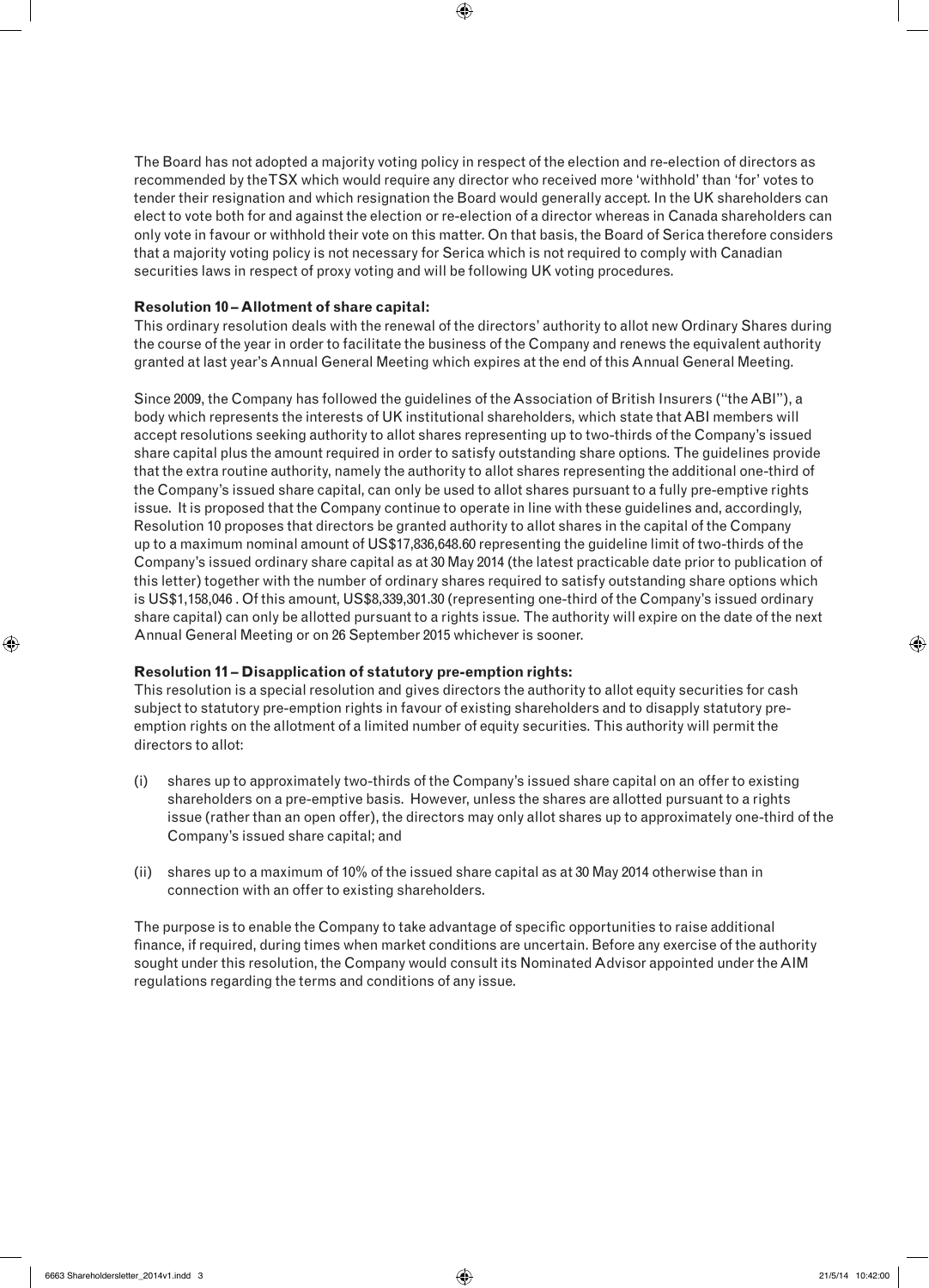## **Electronic communications with shareholders**

In 2011, the Company gave shareholders the option of receiving the Company's annual accounts, notices of shareholder meetings and other documents by post, by email or via a website except in the case of those shareholders holding their shares in Canada who can only make this election in respect of the Company's annual accounts. In the case of the UK, shareholders who have already elected to receive hard copy documents and new shareholders since May 2013, are being given the option of receiving the Company's annual accounts, notices of shareholder meetings and other documents by post, by email or via a website. In the case of Canada, the election to receive hard copy accounts must be made annually. If you wish to make this election you should complete the enclosed form, which explains the options open to you, and return it to Capita Asset Services or TMX Equity Transfer Services as appropriate. You can return the completed form together with your form of proxy in the envelope provided. Should you decide that you wish to receive documentation from the Company by means of a website or by email, you should ensure that you have the appropriate equipment and computer capabilities sufficient for the purpose.

 $\bigoplus$ 

Whether or not you intend to be present at the AGM, you are requested to complete the form of proxy in accordance with its instructions and return it to TMX Equity Transfer Services, if you hold your shares in Canada, or to Capita Asset Services if you hold your shares elsewhere. Full details are given on the form of proxy.

It is the intention of management to give a presentation to shareholders at the meeting to update them on the Company's exploration prospects, forward drilling activities and business strategy and we look forward to as many as possible attending the AGM.

Yours faithfully,

⊕

m

Antony Craven Walke Chairman

6663 Shareholdersletter\_2014v1.indd 4 21/5/14 10:42:00